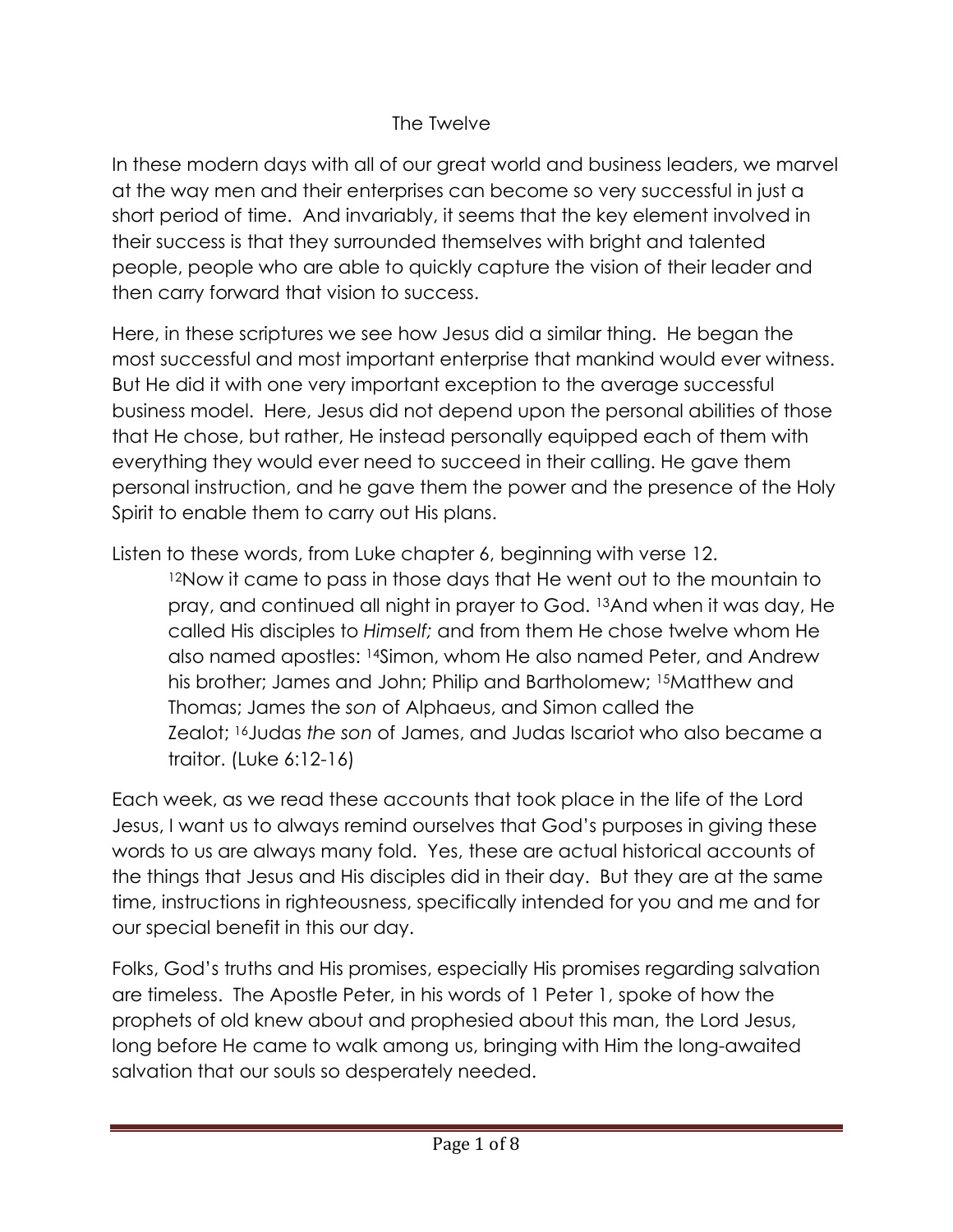Listen to these words in 1 Peter chapter 1, beginning in verse 10.

<sup>10</sup>Of this salvation the prophets have inquired and searched carefully, who prophesied of the grace that would come to you, <sup>11</sup>searching what, or what manner of time, the Spirit of Christ who was in them was indicating when He testified beforehand the sufferings of Christ and the glories that would follow. <sup>12</sup>To them it was revealed that, not to themselves, but to us they were ministering the things which now have been reported to you through those who have preached the gospel to you by the Holy Spirit sent from heaven—things which angels desire to look into.

<sup>13</sup>Therefore gird up the loins of your mind, be sober, and rest your hope fully upon the grace that is to be brought to you at the revelation of Jesus Christ; <sup>14</sup>as obedient children, not conforming yourselves to the former lusts, as in your ignorance; <sup>15</sup>but as He who called you is holy, you also be holy in all your conduct, 16because it is written, "Be holy, for I am holy." (1 Peter 1:10-18)

Here, the Apostle Peter is saying that as Isaiah and the other prophets wrote about Jesus, many hundreds, even thousands of years before His birth, their purpose was to speak these words ahead to the disciples then, and then also to speak them ahead to you and me now as we read and study them today.

And our response should be to search these truths out further for ourselves so that not only we can benefit, but also that many others can benefit from our witness and from the message that we ourselves will speak forward into the hearts of anyone who will listen.

Here as we read that Jesus went into the mountains and prayed all night and then, that He carefully chose twelve disciples from among perhaps as many as several hundred men. In these simple words, the Holy Spirit is revealing some very special mysteries and truths that we ought to wonder about, mysteries like why Jesus, the omnipotent God who created the heavens and the earth still needed to pray all night, seeking the will, the plans, the directions of God the Father, before He moved forward with His decision about choosing the twelve disciples.

I believe that this simple revelation is precious beyond measure. Yes, Jesus was the omnipotent God who created the heavens and the earth, and even created the very ground that He was walking on. But this simple act of humility,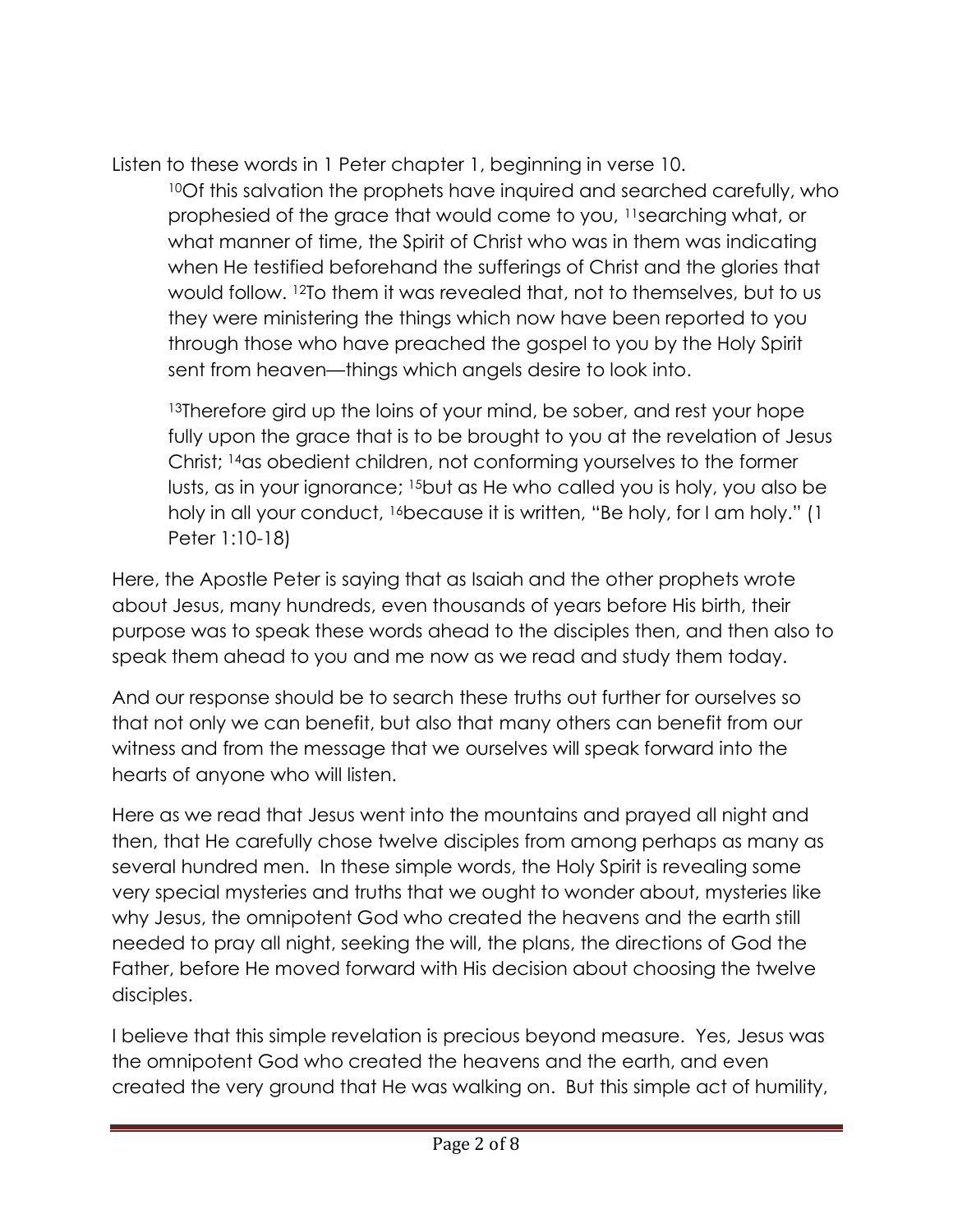the humbling of His heart, soul and Spirit before His Heavenly Father bespeaks how Jesus had graciously laid aside His glory, His majesty, and most all of His omnipotent power to obediently come and die on the cross so that you and I might be saved from our sins.

Folks, Jesus' simple act of humble obedience to God the Father should demand no less of our own souls. If He, the omnipotent God would lay aside all that He was, then so should you and I.

Recall the words of the Lord Jesus to the Rich young ruler when asked what he should do to have eternal life. There, Jesus said to the young man that he should go and sell all that he owned, give what he received to the poor, and then come and follow Him. Folks, that was exactly what Jesus did with God the Father. With great humility, Jesus gave up all of His own majesty and power and glory and came to serve the plans of God the Father.

And that is exactly what is required of you and me, and no less. We cannot hang onto our self and our self-interests and expect God the Father to accept our meager handouts of the time and energies we might have left over. That will not work. He requires every ounce of surrender and commitment within our souls.

And clearly, in revealing to us the careful manner with which Jesus went about this very important decision is intended as a "teaching moment" for you and me. And we must be careful to learn from it.

In a special verse that we have quoted on several occasions recently, Matthew 11:28, Jesus tells us what is required of us. There, we read,

<sup>28</sup>Come unto me, all *ye* that labor and are heavy laden, and I will give you rest. <sup>29</sup>Take my yoke upon you, and learn of me; for I am meek and lowly in heart: and ye shall find rest for your souls. <sup>30</sup>For my yoke *is* easy, and my burden is light. (Matthew 11:28-30)

Jesus was meek and lowly in heart. And from these words, we know that He was humble and contrite as He prayed there all night with His Father. And that is what He requires of you and me.

And I must believe that humility was one of the reasons why Jesus chose the twelve men that He chose. He saw in them the humble desire to give up their "self-needs and self-desires", to give up all that they held dear, and then to follow Him wherever He would lead them.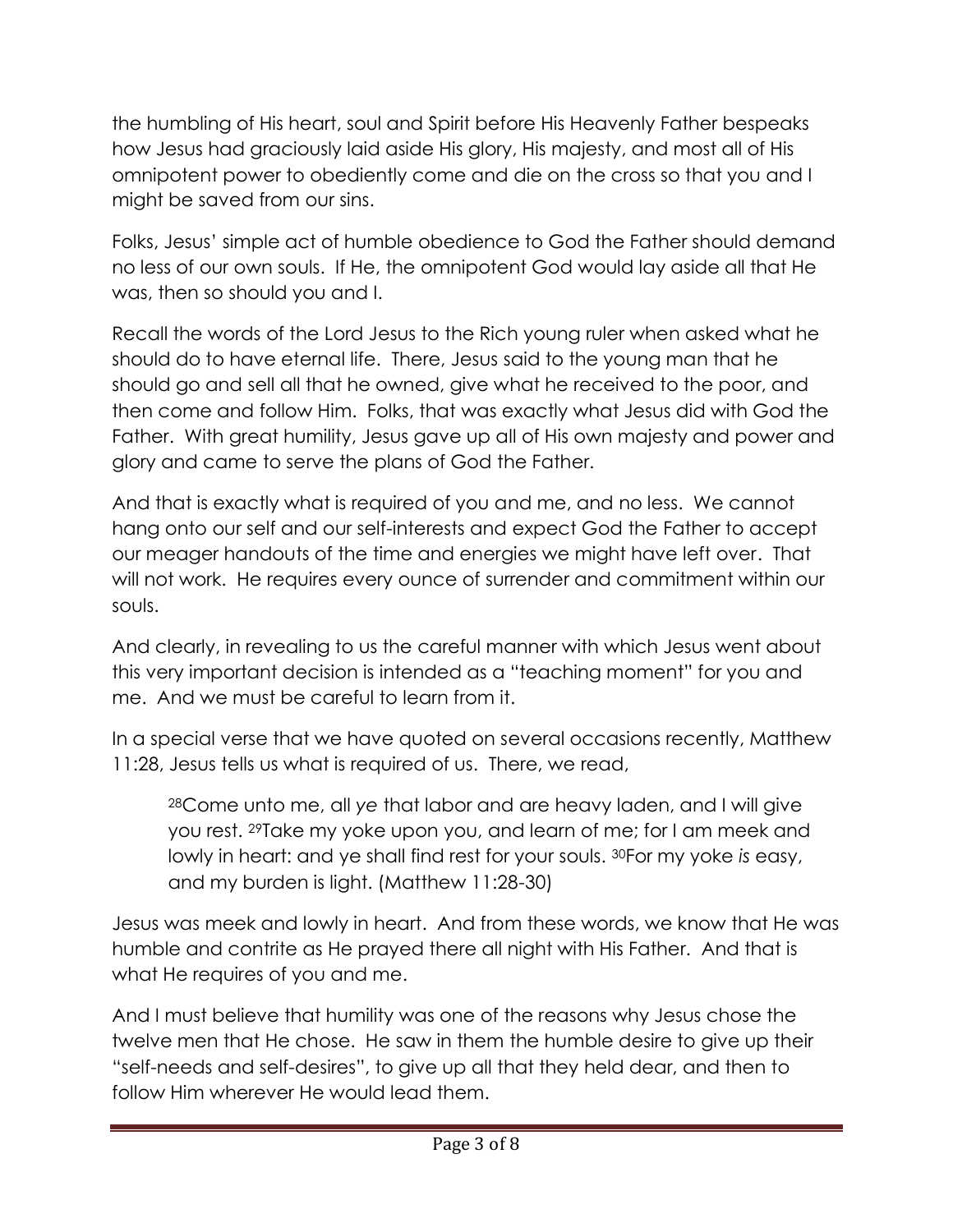Jesus' choice of these twelve men had nothing to do with their education, their training, or their standing in the community.

None of the usual human rationale applied. It had everything to do with the Spirit. God's Spirit knows the hearts of men and God's Spirit made a solemn choice of these men, and the Trinity agreed and said Yea and Amen.

And I am personally convinced that even as God had woven the fibers of each of these men's souls together in their mother's womb, He also wove "humility" and everything else they would need to be the special disciples that Jesus would want them to be.

Also, another precious "instruction in righteousness" that we glean from this short message of truth is the manner in which Jesus went about seeking God's direction and guidance. He got alone with God the Father and prayed all night.

This was a very serious matter, one that would impact the world for eternity. And such decisions should not be entered into quickly or lightly.

And the same should be true for you and me. When we are to make serious choices and decisions, we too should go away to a private place and commune and inquire of God. And not for just a quick moment, as we most often do, but for a long time, so that God can have enough time to speak back to us.

God wants to "reason" with you and me on matters. He tells us so with words like those found in Isaiah 1, where He tells us to

18 "Come now, and let us reason together," says the Lord. (Isaiah 1:18)

The Lord Jesus and God the Father reasoned together that whole night. And then, as day broke through, the decisions were made, and Jesus got about the business at hand.

These particular words of scripture were especially significant to me as I worked within the ministry there at French Camp. Regularly, I was called upon to be a part of choosing men and women to be a part of our "ministry team". And those choices were ever so important because we were actually doing as Jesus did that day. We were choosing people who would be part of Jesus' "ministry team" to those kids.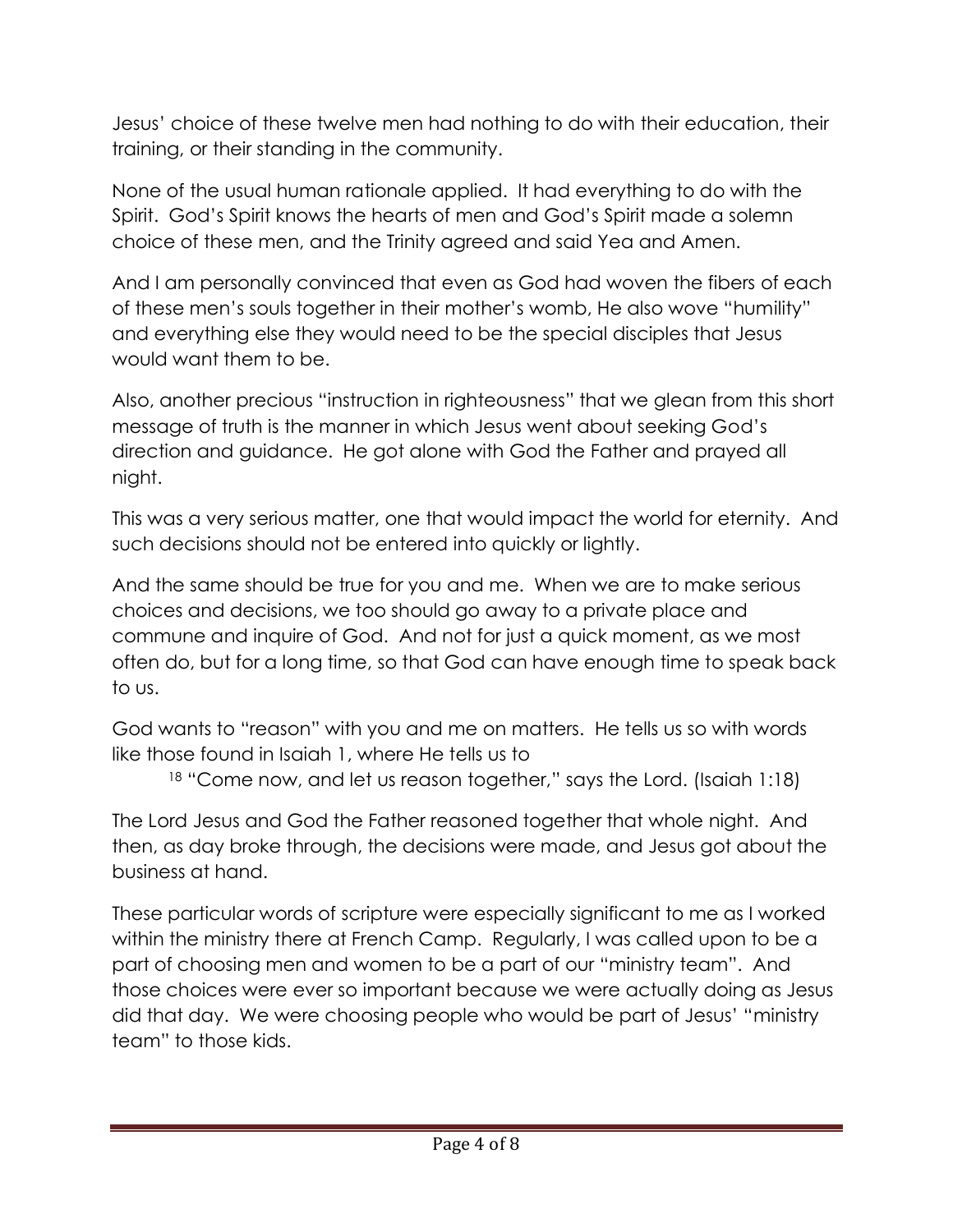So often, we get too caught up in considering "technical qualifications" and "human talents", and we lose sight of some of the most important attributes of men and women's souls.

We can imagine that even as a great leader like Billy Graham chose his original ministry team, He probably based some of his choices on obvious talent needs, Beverly Shea could sing, Cliff Barrows could lead music, others could do financial matters, and on and on. . . . And those men have proven to be excellent choices.

But folks, as I look back on all my many decisions, I confess that in my human reasoning, I probably looked too often at the "outside", at the human talents and personalities of a person and not at the "inside" where the "real qualifications" were.

Let me strongly proclaim to you that Jesus did not do that with these twelve men. Yes, we will later on see these men's personalities and some of their talents, but their personalities and their talents were only incidental to Jesus' choosing of them.

Jesus did not need to choose "ready-equipped" people for the work of His ministry. He would equip them Himself. He would teach them, and He would impute all of the qualifications and "Gifts of the Spirit" and "Spiritual Fruits" of righteousness that would be necessary for the carrying out of His plans and His purposes.

The things that Jesus would ask of His disciples and the things that He will ask of you and me are things of the Spirit and not of the man or woman. So, in that sense, our earthly talents and personalities are not necessary to the carrying out of His plan. His gifts, His fruits and His personality are all that is required.

The rule that seems consistent throughout these scriptures is that "those whom God calls to a purpose, He equips for that purpose". God can take a small boy with a rock and a sling and He can slay a giant. God can take another small boy with a few loaves of bread and fishes and feed 5000 people.

God can enable three men to walk through a fiery furnace without being burned. God can enable a man to sleep comfortably with hungry lions and not be harmed. God can enable an evangelist to preach the gospel to millions and millions of people across the globe.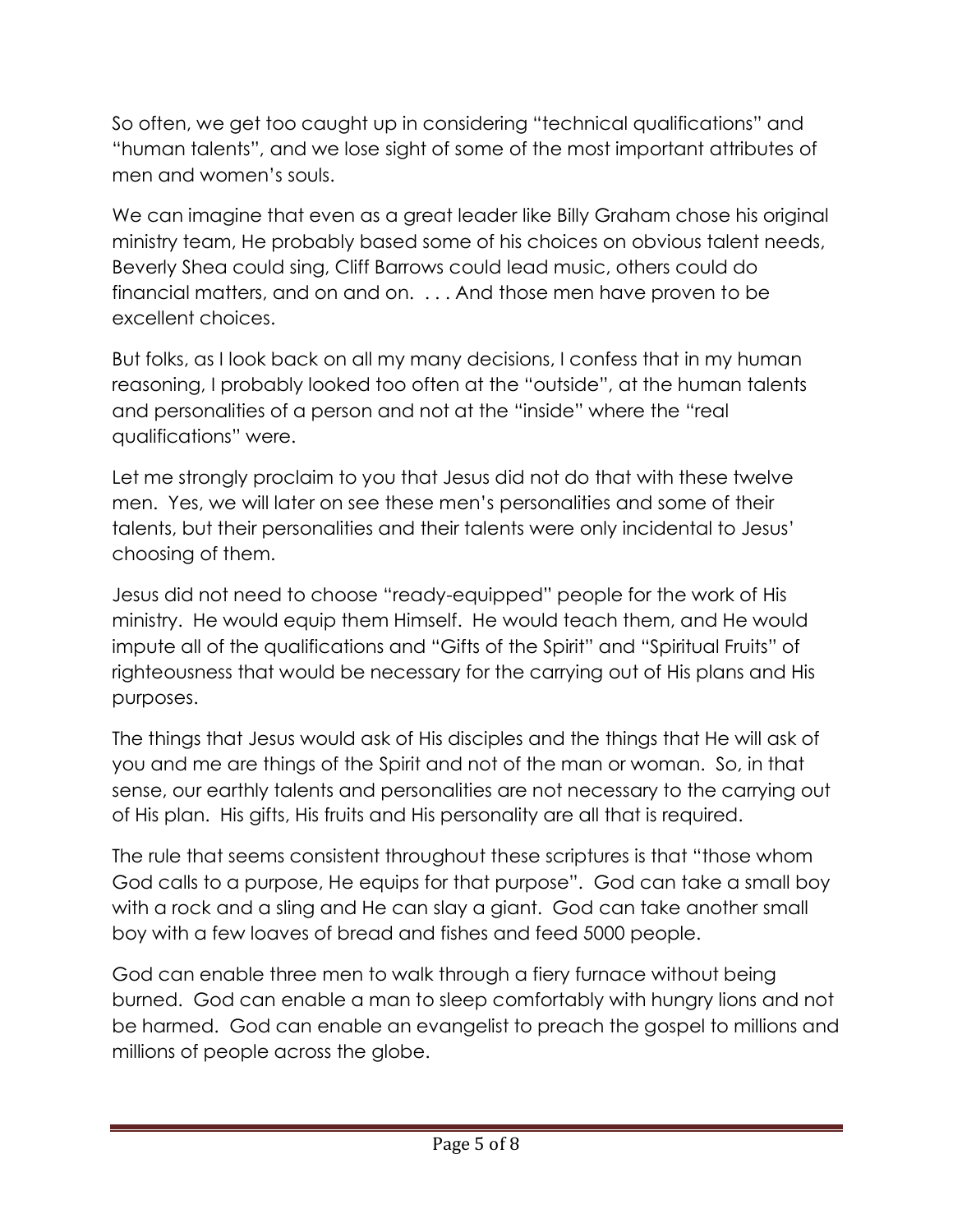In Peter, Andrew, James and John, Jesus picked fishermen. In Matthew, He picked a tax collector. In the Old Testament, God chose men who tended sheep, Abraham, Moses and David, all of which would become some to the greatest leaders the world will have ever known.

Yes, God may, in His providence, prompt a person to get some training early in their lives that will be used in a later calling, as he did with me, but that is not always so.

Again, the simple truth is, God does not depend upon our own personal talents. He uses other criterion in making His choices of men and women to carry His mission on forward. And in making His own choices, the enabling, the teaching, the knowledge, the wisdom, the power that a person needs will be provided by God Himself, when and as each person needs it.

A question, "Do the things that I am saying preclude our need to reach out and receive further training, such as Bible College and Seminary training? Not at all! God will lead each of us in our preparation and equipping.

But the point that is being demonstrated here is that no previous human talents or education or personality traits are really required before a person can be chosen by God to carry His plan on forward.

It seems that all that He asks of us is that we have a willing and surrendered heart. With those simple qualifications, He can make us into His servants, His disciples, His preachers, and His messengers of the gospel.

Lastly, may I point out another, very strongly evident truth that is being revealed here within these words. "Jesus chose these men." They did not choose Him. He said those exact words in John chapter 15. Listen! Jesus said,

<sup>16</sup> You did not choose me, but I chose you and appointed you that you should go and bear fruit and that your fruit should abide, so that whatever you ask the Father in my name, he may give it to you. (John 15:16)

Folks, yes, there are many "free will" decisions made along the way within our relationship with the Lord Jesus. But in matters such as these, there was no "free will" mentioned within this choice made by the Lord Jesus.

Some might argue, "but any or all of those twelve men could have refused Jesus and turned away from Him". But that is not at all in evidence here. These men were chosen specifically by God, and the choice was completely in God's hands, and so were these men's responses.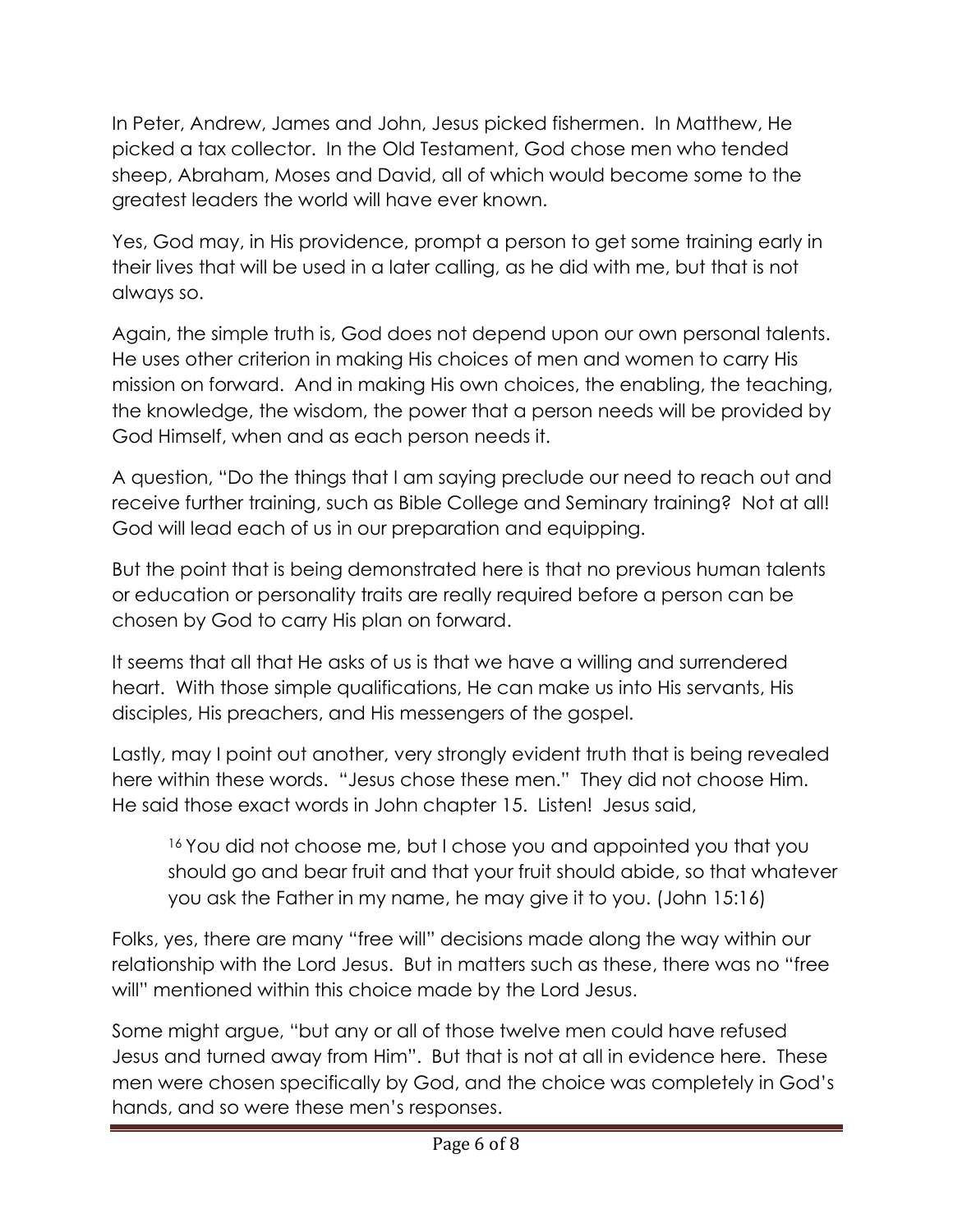Yes, later on, from time to time the disciples would stumble in their faithfulness. And yes, Judas would deny Jesus and betray Him. But the scriptures are clear that Judas' denial and betrayal were a very integral part of God's plan from the very beginning.

Folks, too often, we want to narrowly define God's involvement and God's influence in the matters of our lives. But we should not do that. God really is "Sovereign". And He exercises His sovereignty at every moment of every day. And He has abilities and power far beyond our comprehension. And He can foreordain choices to be made and matters to take place irrespective of your or my free will, but while at the same time, mysteriously allowing our free will to be fully involved.

And because of the generous provision of faith that God has put within my soul, I have no problem with accepting that God does such things, and even does them often, and also in allowing Him to especially do those things in my own personal life.

Again, this is a very important truth for us to accept. Those disciples were foreordained and chosen to be God's special Apostles, men who would be sent out to preach the Gospel of Christ and to establish His church. And the gates of hell would not prevail against them or the church.

So, what do all of these things say to you and to me in our own life circumstances? Can God call us to do a work? Can He equip us for the task and then send us out to do it? Do we always have a choice in accepting His call upon our souls? Can we refuse Him?

Again, for myself, I do very much want to be fully available and fully surrendered to the Lord Jesus in all of His decisions involving me. I want to join with Him and be a faithful disciple, whenever and to whatever calling He might choose. Are you ready and willing to do the same?

In Psalm 23, God gave David words of assurance and of hope and of trust for all the next things that would lie ahead of him. And He also gave those words to you and to me. Listen, and we will close with these reassuring words.

<sup>1</sup> The LORD is my shepherd; I shall not want.

 $2$  He maketh me to lie down in green pastures: he leadeth me beside the still waters.

<sup>3</sup> He restoreth my soul: he leadeth me in the paths of righteousness for his name's sake.